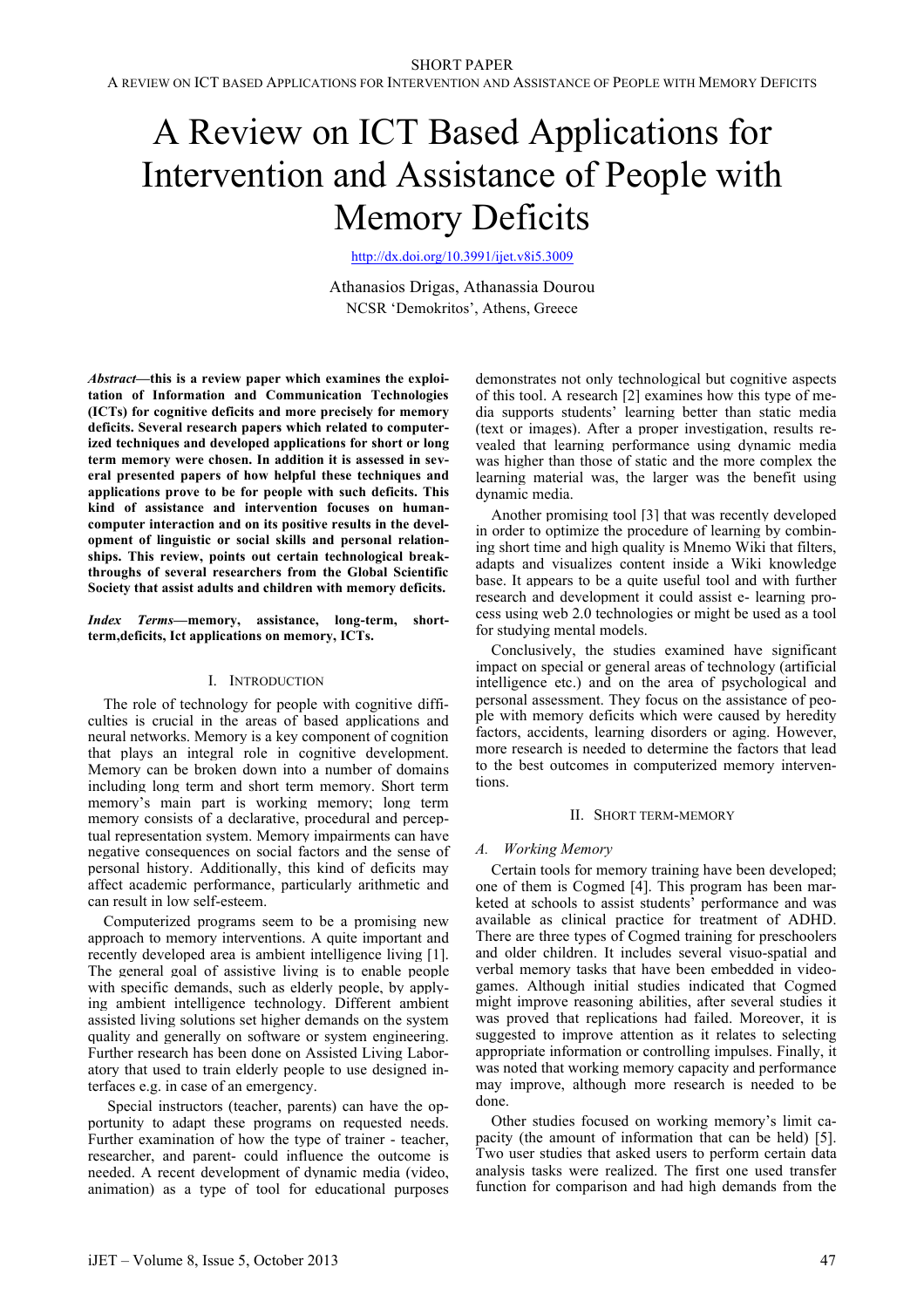users. During this test it was found that limited working memory capacity has impact on the effectiveness of transfer function. The second one was related to virtual environments, where the subject was assimilated as it should memorize the data structure in order to perform the task. Finally it was found that cognitive abilities and working memory capacity are really determining factors for the success or failure of a 3D interface.

Another study [6] presented several well known neuropsychological tests of working memory performance whose results are shown through using a computer program which can be found on line or runs in a Dos window on a pc. Tasks, such as Corsi blocks test, the multiple location search task and the letter recitation task, include the subject-ordered pointing task. For better statistical analysis the computer program used examples extracted from the statistical procedures above for single case and group case analysis.

# III. LONG-TERM MEMORY

This kind of memory may consist of the following sub– parts: declarative and procedural [12] . Declarative memory is divided into two types: episodic and semantic memory. Episodic or autobiographic memory stores information about events-episodes while semantic memory refers to inferable knowledge and word knowledge. Procedural memory on the other hand is relative to motor skills. Each of them has been used for computerized accompaniments in order to train certain agents or develop additional software to train memory or improve certain deficits.

Certain type of cognitive impairment is more frequent in the elderly. There was a study on developing a cognitive orthotic system called Autoreminder [8] which was intended to help older people adapt to this type of cognitive deficit and make their everyday life easier by using a range of AI techniques. Autoreminder serves as a cognitive orthotic, providing its users-clients with reminders for their daily initial activities. This system was written in Java and Lisp for a Wintel platform and it has been tested in the laboratory. Its current version is deployed on a mobile robot, named "Pearl", and it is being developed as a part of the Initiative on Personal Robotic assistance for the elderly (the Nursebot project). People were quite satisfied by using this system and found it useful. More extensions and modules are planned to be added and result into more facilities.

A single case study has been done in order to illustrate the potential related to neuropsychological deficits that computer programs can train [9]. More precisely the computer training of an adult with severe head injury and considerable problems with memory has been done. Several sessions were carried out over a six- week period and a computer program was used (Johnson, 1989). This program gave the opportunity to experiment with strategies for learning word lists, and measure the results of his training under different conditions. Using the computer aided motivation and may be used as a therapeutic tool especially when teaching coping strategies. Finally, computers may provide personalized assessment and independence when a person is training.

It is a fact that many people suffer from different types of memory impairments at a point in their life. A system was designed for people with such deficits, called "NeuroPage" [10]. Most conventional memory aids expect lots of memory usage, which is difficult and sometimes impossible for the user to do. NeuroPage is a computer based reminder system, which keeps complexity of operation "behind the scenes" and users keep a simple device. In order to achieve this collaboration a combination of computing and telecommunication was used. Its three main components are pager, computer and paging company. Although,there were certain usability problems, results have shown that NeuroPage is an effective reminding device in cases of severe memory impairment. It gives the opportunity for further investigation and the development of other components.

# *A. Episodic Memory*

An implementation of episodic memory model for artificial companions was created [11]. The information stored in our episodic memory reflects past events and a certain data structure for the corresponding event data has been elaborated. For the process of knowledge within the memory model data mining techniques were used. In order to classify results of this data mining task, two Bayesian classifiers were applied. This is the first approach in an effort to incorporate data mining techniques to episodic memory modeling for artificial companions; further research is needed to be done to facilitate this kind of creations even more.

## *B. Semantic memory*

A research has been undertaken, concerning semantic memory, which stores a person's general knowledge of the world. Certain studies have been made on the field of psychology and were implemented in cognitive architecture, for example  $ACT - R$  [13]. This type of memory has not yet been found on functionally-based cognitive architectures such as Soar's. During this research the main purpose was to study the general computational functionalities of semantic memory, its interactions with cognitive architecture and solving several tasks concerning learning, which means that researchers tried to develop a new component into Soars. Here the motivations, the implementations and the design are presented but there is further research to be done in order to get the results of a simple task.

# *C. Procedural memory*

Concerning this type of memory certain studies were held on how people with memory deficits could acquire complex knowledge and the processes required to perform a computer entry task [7]. Previous studies mostly focused on people with amnesia but this study is demonstrated on people with brain damage, memory disorders of variable severity and other cognitive deficits. All patients were able to learn data entry procedures and information related to the task. Although declarative knowledge was found at slower rates during tasks, procedural was at the same level in patients and other control subjects. Finally transformation of declarative knowledge was observed during procedural tasks.

Another research developed several ways to facilitate learning through video and animations [14]. The study investigated the impact of presenting together a video recording and a series of static pictures. There were held out two experiments and resulted that dynamic presentation of pictures was more effective to static pictures mode and